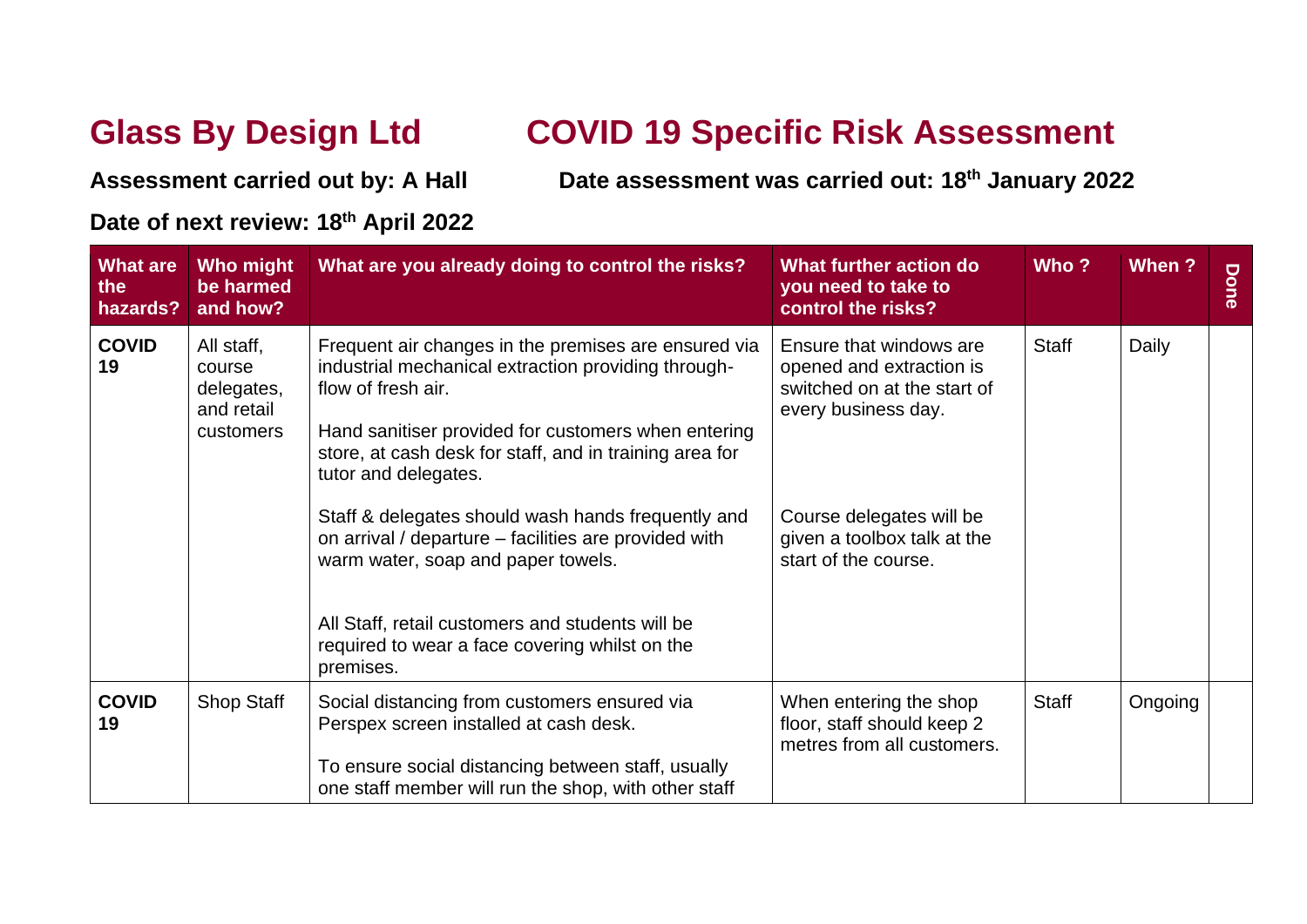| <b>What are</b><br>the<br>hazards? | Who might<br>be harmed<br>and how?     | What are you already doing to control the risks?                                                                                                                                                                                                                                                                                                                                                                                                                                  | What further action do<br>you need to take to<br>control the risks?                                                                                                                                                                                                                                                                                 | Who?         | When ? | Done |
|------------------------------------|----------------------------------------|-----------------------------------------------------------------------------------------------------------------------------------------------------------------------------------------------------------------------------------------------------------------------------------------------------------------------------------------------------------------------------------------------------------------------------------------------------------------------------------|-----------------------------------------------------------------------------------------------------------------------------------------------------------------------------------------------------------------------------------------------------------------------------------------------------------------------------------------------------|--------------|--------|------|
|                                    |                                        | working at home or in the rear studio.<br>When running a training course, shop staff will be<br>physically distant from the course tutor & delegates.<br>Payments to be made by card (preferably<br>contactless) to minimise handling of cash.                                                                                                                                                                                                                                    |                                                                                                                                                                                                                                                                                                                                                     |              |        |      |
| <b>COVID</b><br>19                 | Retail<br><b>Customers</b>             | Shop floor marked with tape to assist social<br>distancing between customers.<br>Maximum of 2 retail customers permitted at any one<br>time for social distancing.<br>Signage at shop door to remind customers to keep 2<br>metres apart for social distancing, and of 2 customer<br>limit in the shop at any one time. 2 metre floor<br>markings will be applied to the pavement outside to<br>facilitate socially distanced queuing for customers<br>waiting to enter the shop. | Customers are asked to<br>only handle stock that they<br>intend to purchase – post<br>signs to this effect.<br>Stock that has been<br>handled, but not purchased<br>will be put aside for a<br>minimum of 72 hours before<br>returning to display.<br>Provide a "quarantine crate"<br>for this purpose, and label<br>all goods "hold until x date". | <b>Staff</b> | Daily  |      |
| <b>COVID</b><br>19                 | Course<br>Delegates &<br><b>Tutors</b> | It is advised that all students are double jabbed with a<br>current booster jab.                                                                                                                                                                                                                                                                                                                                                                                                  |                                                                                                                                                                                                                                                                                                                                                     | <b>Staff</b> | Daily  |      |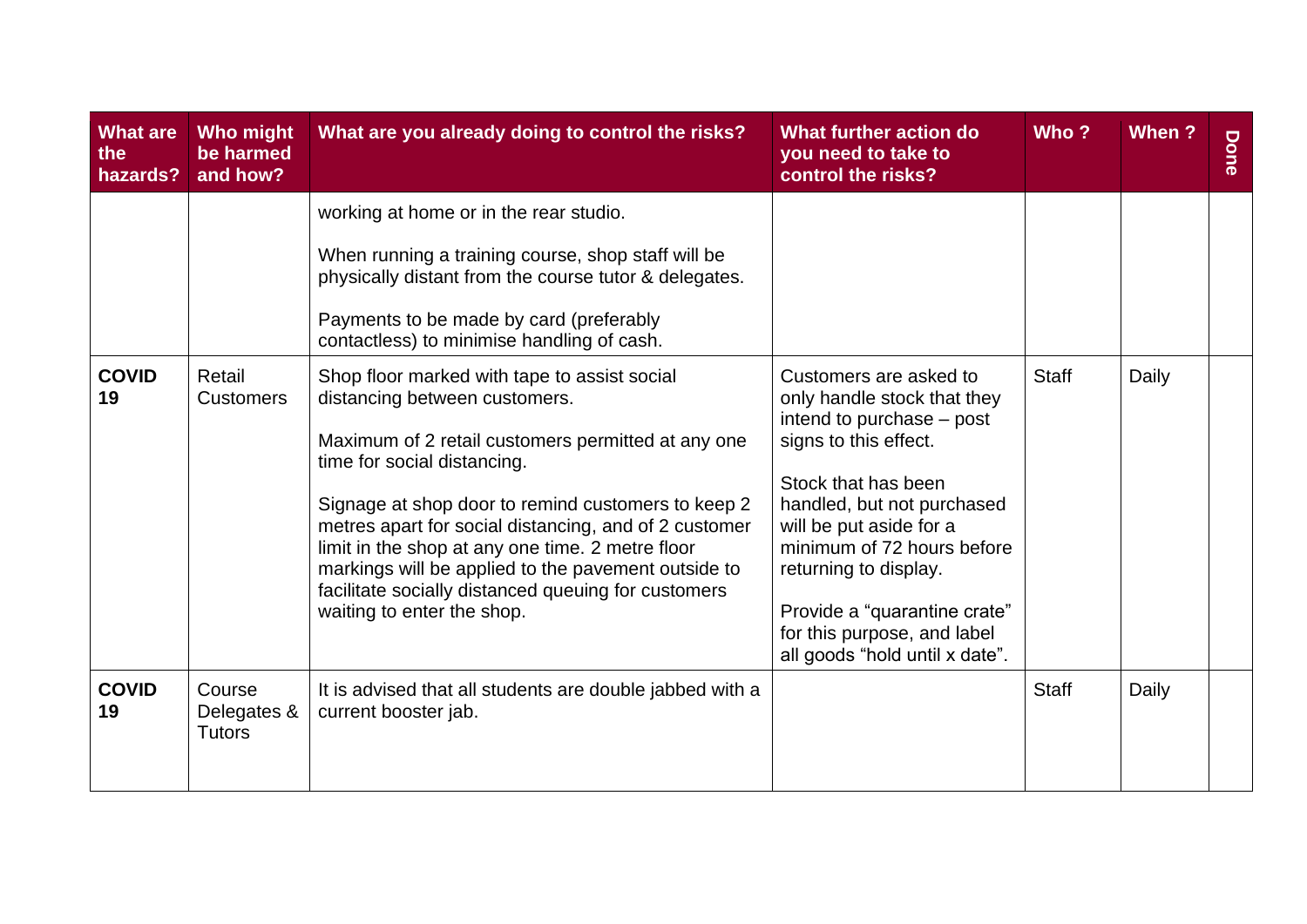| <b>What are</b><br>the<br>hazards? | Who might<br>be harmed<br>and how? | What are you already doing to control the risks?                                                                                                                                                                                                                                                                                                                                                                                                                                                                                                                                                                                                                                                                                                                                                                                                                                                                                                                                                                                                                    | What further action do<br>you need to take to<br>control the risks?                                                                                                                                                                                                                                                                                                                                                                                                                                                                                                                         | Who? | When ? | Done |
|------------------------------------|------------------------------------|---------------------------------------------------------------------------------------------------------------------------------------------------------------------------------------------------------------------------------------------------------------------------------------------------------------------------------------------------------------------------------------------------------------------------------------------------------------------------------------------------------------------------------------------------------------------------------------------------------------------------------------------------------------------------------------------------------------------------------------------------------------------------------------------------------------------------------------------------------------------------------------------------------------------------------------------------------------------------------------------------------------------------------------------------------------------|---------------------------------------------------------------------------------------------------------------------------------------------------------------------------------------------------------------------------------------------------------------------------------------------------------------------------------------------------------------------------------------------------------------------------------------------------------------------------------------------------------------------------------------------------------------------------------------------|------|--------|------|
|                                    |                                    | All delegates will have their temperature checked on<br>arrival, and will not be permitted to join the course if<br>their temperature is 37.5 Celsius or above. In these<br>circumstances, we will postpone their booking until a<br>later date without penalty.<br>Physical Perspex screens have been installed<br>between delegates and tutor, with each delegate in<br>their own private booth, screened from all others.<br>Tools and equipment have been boxed up into<br>complete sets for each individual delegate, specific to<br>them for the duration of their course. These sets of<br>tool and equipment will be prepared a minimum of 72<br>hours prior to a course commencing, giving adequate<br>time for any virus to decay fully.<br>On completion of each course, all delegate desks and<br>chairs will be sanitised & wiped down with anti-viral<br>disinfectant. This will also apply to the tutors drop-in<br>table.<br>All washable items such as T-towels used in the<br>workshop making process will be removed from site<br>and laundered. | In course joining<br>instructions, delegates will<br>be asked not to attend<br>courses if they have COVID<br>19 symptoms (a<br>temperature / new<br>continuous cough). In these<br>circumstances, delegates<br>are to contact Glass By<br>Design to postpone their<br>booking until a later date<br>without penalty.<br>When preparing each set of<br>tools and equipment, label<br>each set with a note giving<br>the date & time of<br>preparation, and stating<br>"hold until x time & date"<br>which will be 72 hours after<br>preparation.<br>Remove with gloves into a<br>plastic bag |      |        |      |
|                                    |                                    |                                                                                                                                                                                                                                                                                                                                                                                                                                                                                                                                                                                                                                                                                                                                                                                                                                                                                                                                                                                                                                                                     |                                                                                                                                                                                                                                                                                                                                                                                                                                                                                                                                                                                             |      |        |      |

This risk ass't and risk control measures are based on guidance for "Shops and Branches" by HM Government 11<sup>th</sup> May 20, rev 15<sup>th</sup> June 20: